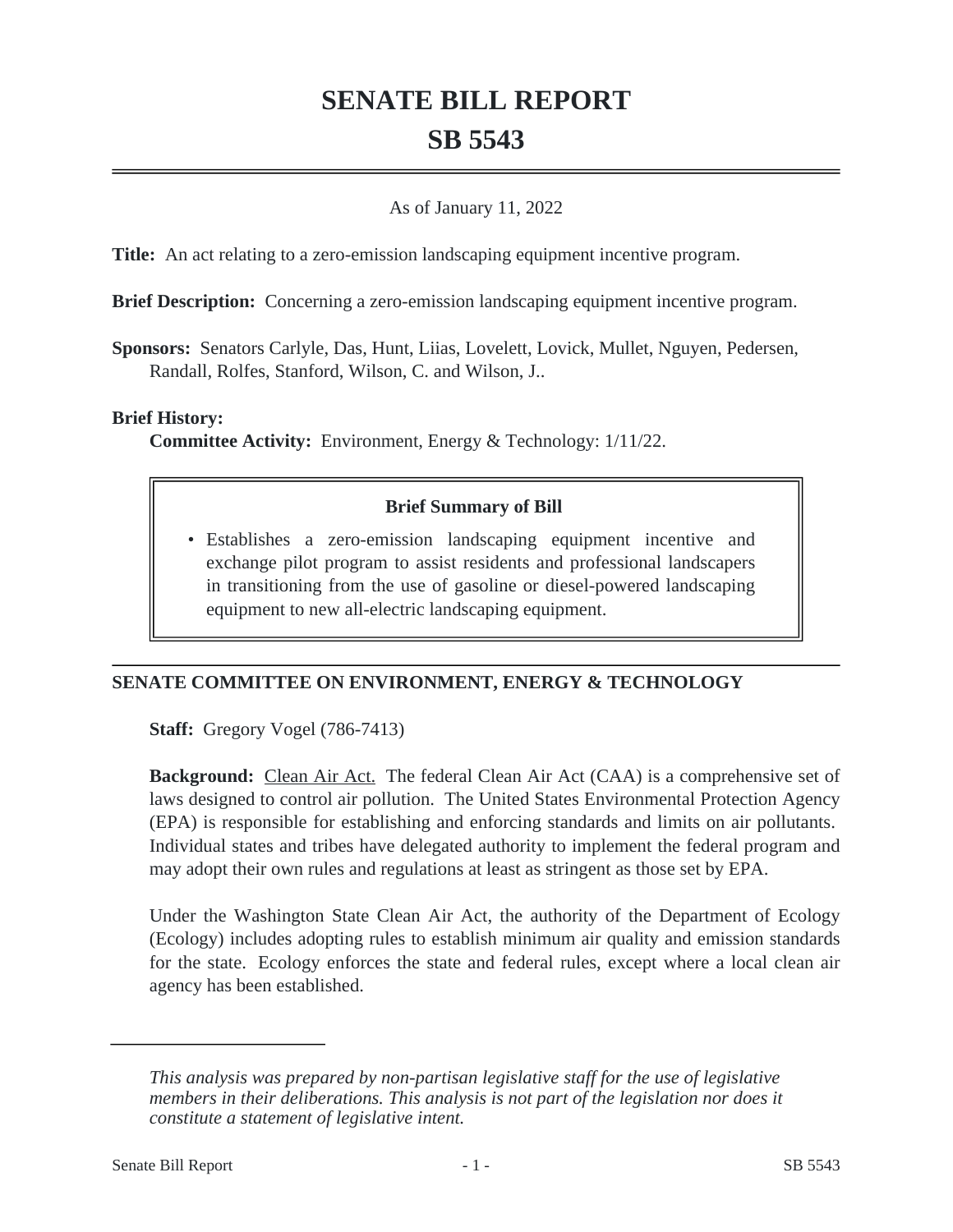Air Quality. Ecology and local clean air agencies monitor and track emissions to ensure levels of outdoor air pollutants meet federal and state air quality standards. Monitoring is focused on criteria pollutants and other chemicals broadly known as air toxics. Ecology's programs and strategies are intended to prevent air pollution from reaching levels that are unhealthy for people or the environment.

Criteria Pollutants. The CAA requires EPA to set National Ambient Air Quality Standards for six common air pollutants. Ecology and local clean air agencies monitor these pollutants and take action if levels become unhealthy. The pollutants are:

- carbon monoxide:
- lead:
- nitrogen dioxide;
- ozone;
- particulate matter; and
- sulfur dioxide.

Climate Commitment Account. The Climate Commitment Account is an account created as part of the state's cap and invest program. The account receives distributions from auction revenues under the cap and invest program and revenues may go towards implementing the working families tax credit and environmental and clean energy programs, activities, or projects.

**Summary of Bill:** A zero-emission landscaping equipment incentive and exchange pilot program is established to help residents and professional landscapers and gardeners make the switch from gasoline or diesel-powered landscaping equipment to new all-electric landscaping equipment.

Ecology must administer the program and may coordinate with local clean air agencies to do so. Incentives are provided in the form of a rebate and go towards the replacement of gas or diesel-powered equipment with new all-electric equipment. Rebate awards are \$100 for equipment with a purchase price up to \$300, and awards are \$200 for equipment with a purchase price over \$300, including any sales and use tax.

Eligible rebate recipients include:

- residential owners and operators of gas or diesel-powered landscaping equipment; and
- commercial landscaping businesses.

Awards are limited to one per residential applicant and three per business applicant.

Eligible landscaping equipment includes:

- edgers, trimmers, chainsaws, and pole saws;
- leaf blowers and vacuums: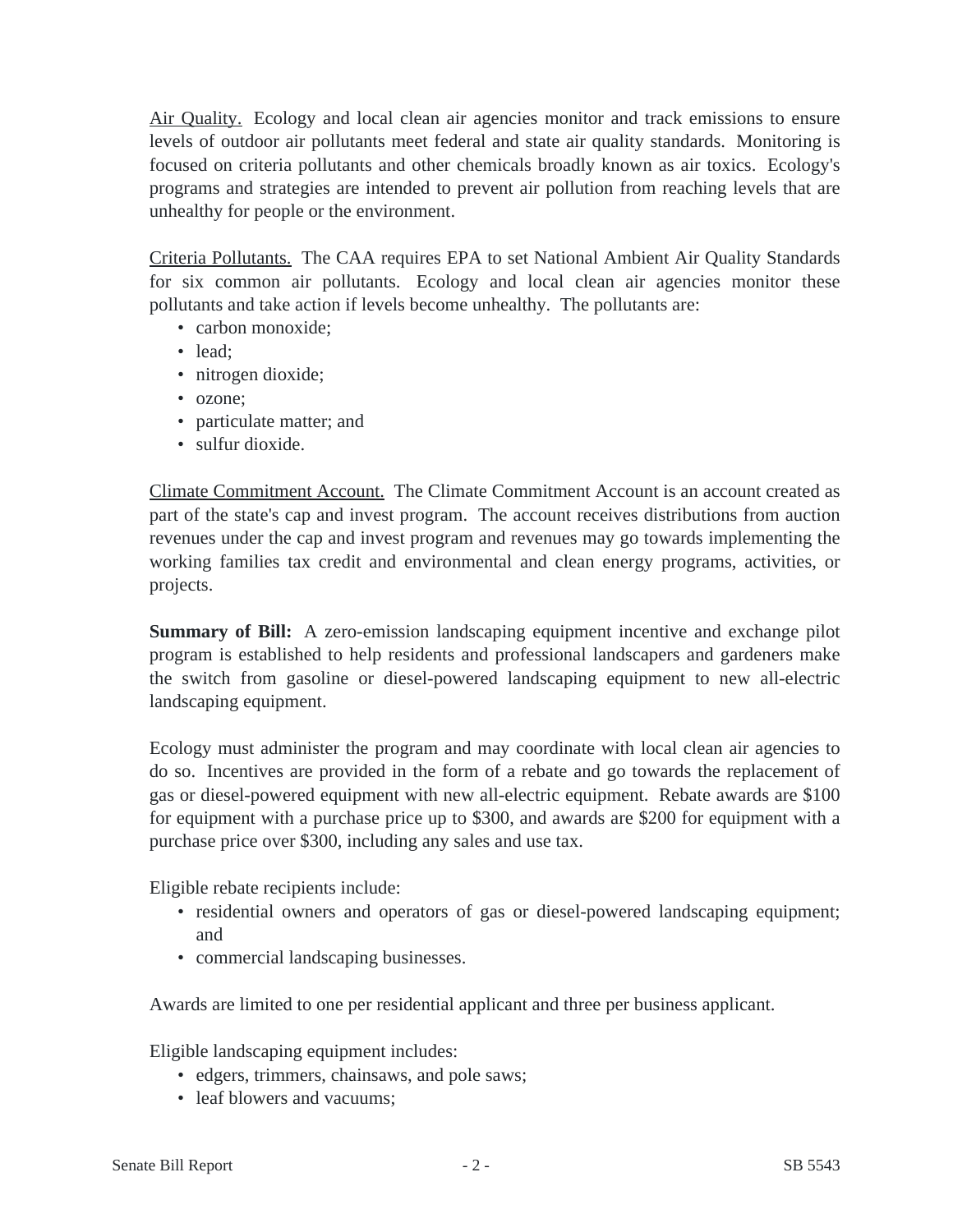- walk-behind mowers:
- ride-on or stand-ride mowers; and
- additional batteries and chargers.

At least one operable gas or diesel-powered piece of equipment must be scrapped to qualify for a rebate, but a rebate award may go toward the purchase of any eligible piece of equipment or any combination of eligible equipment.

Ecology must establish and publish an approved list of retailers. Any retailer that agrees to take old equipment for recycling or disposal is an approved retailer.

Ecology must track the effectiveness of the program by estimating emissions reductions from the exchange of landscaping equipment. If the program is effective in reducing emissions from landscaping equipment, the Legislature intends to continue the program.

The Zero-Emission Landscaping Equipment Incentive Account is established to fund the program. The program is considered an eligible use of funding by the Climate Commitment Account.

The act may be known and cited as the Cash for Lawn Clunkers Act.

## **Appropriation:** None.

**Fiscal Note:** Available.

## **Creates Committee/Commission/Task Force that includes Legislative members:** No.

**Effective Date:** The bill contains an emergency clause and takes effect immediately.

**Staff Summary of Public Testimony:** PRO: The program has benefits beyond reducing greenhouse gas emissions, including reducing air and noise pollution, and promoting environmental health and equity. These pollutants are well documented as causing adverse health impacts, and the equipment is used near schools, parks, and other public places. Exposure to high noise levels can also damage hearing, and noise pollution degrades quality of life in communities.

The bill is an indicator that we have an overreliance on fossil fuels. Fossil fuel lawn equipment is often overlooked as a source of climate pollution and criteria pollutants. These are the small things we can do that make us think about the big things—mitigating climate change and reducing fossil fuel use. These types of bills are ultimately transformational in changing individual behavior.

OTHER: Ecology appreciates the sponsor's attention to environmental harm caused by gaspowered equipment. The bill supports state goals of reducing climate pollution and